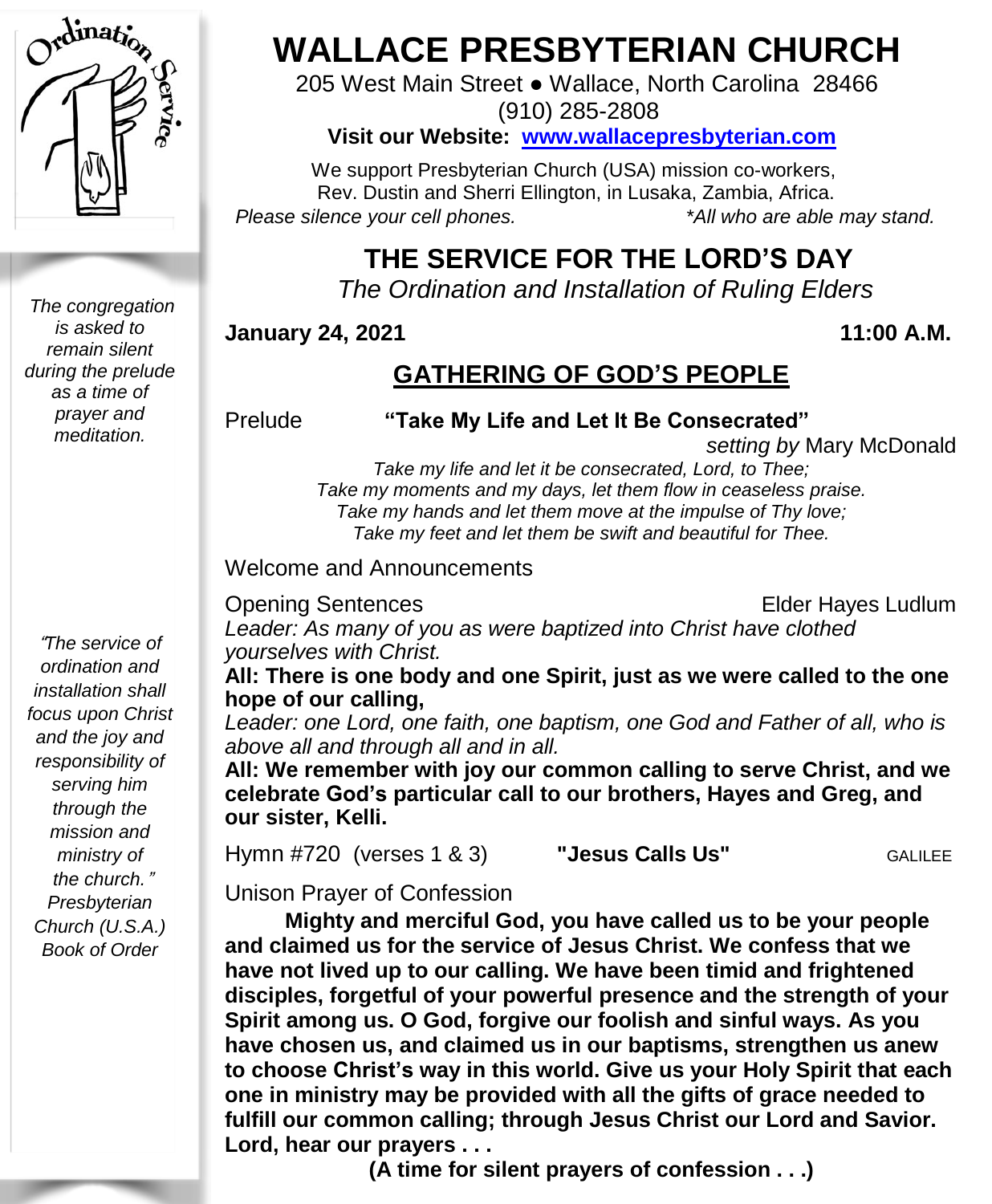Responsive Assurance of Pardon *Leader: The mercy of the Lord is from everlasting to everlasting. I declare to you, in the name of Jesus Christ, we are forgiven.* **All: May the God of mercy, who forgives us all our sins, strengthen us in all goodness, and by the power of the Holy Spirit keep us in eternal life.** Gloria Patri **Glory Be to the Father Glory be to the Father, and to the Son, and to the Holy Ghost; as it was in the beginning, is now, and ever shall be, world without end. Amen, amen. PROCLAIMING GOD'S WORD** Children's Sermon Prayer for Illumination **Overwhelm us with your Spirit, O God, that the words we hear will speak to our hearts as your Word, made known to us in Jesus Christ the Lord. Amen.** Epistle Lesson *1 Corinthians 12:4-11* Elder Hayes Ludlum Gospel Lesson *Mark 1:14-20* Sermon **"Jesus' Inaugural Elevator Speech"** Dr. Philip K. Gladden A Time for Silent Reflection *"In Baptism each Christian is called to ministry in Christ's name. God calls some people from the midst of the congregation to fulfill particular functions, so that the ministry of the whole people of God may flourish." Presbyterian Church (U.S.A.) Book of Order* "*God pours out the gifts of the Holy Spirit upon each Christian in Baptism, and all are called to us these gifts for the glory of God. Ruling elders are called to nurture the common life of the people of God through their gifts of discernment and governance. Presbyterian Church (U.S.A.) Book of Order*



Pastoral Prayer with the Lord's Prayer

**Our Father who art in heaven, hallowed be Thy name. Thy kingdom come, Thy will be done, on earth as it is in heaven. Give us this day our daily bread; and forgive us our debts, as we forgive our debtors; and lead us not into temptation, but deliver us from evil. For Thine is the kingdom and the power and the glory, forever. Amen.**

#### THE ORDINATION AND INSTALLATION OF RULING ELDERS

The Office of Ruling Elder in the Presbyterian Church (U.S.A.) The Presentation of Members of the Class of 2023 Elder Patsy Ludlum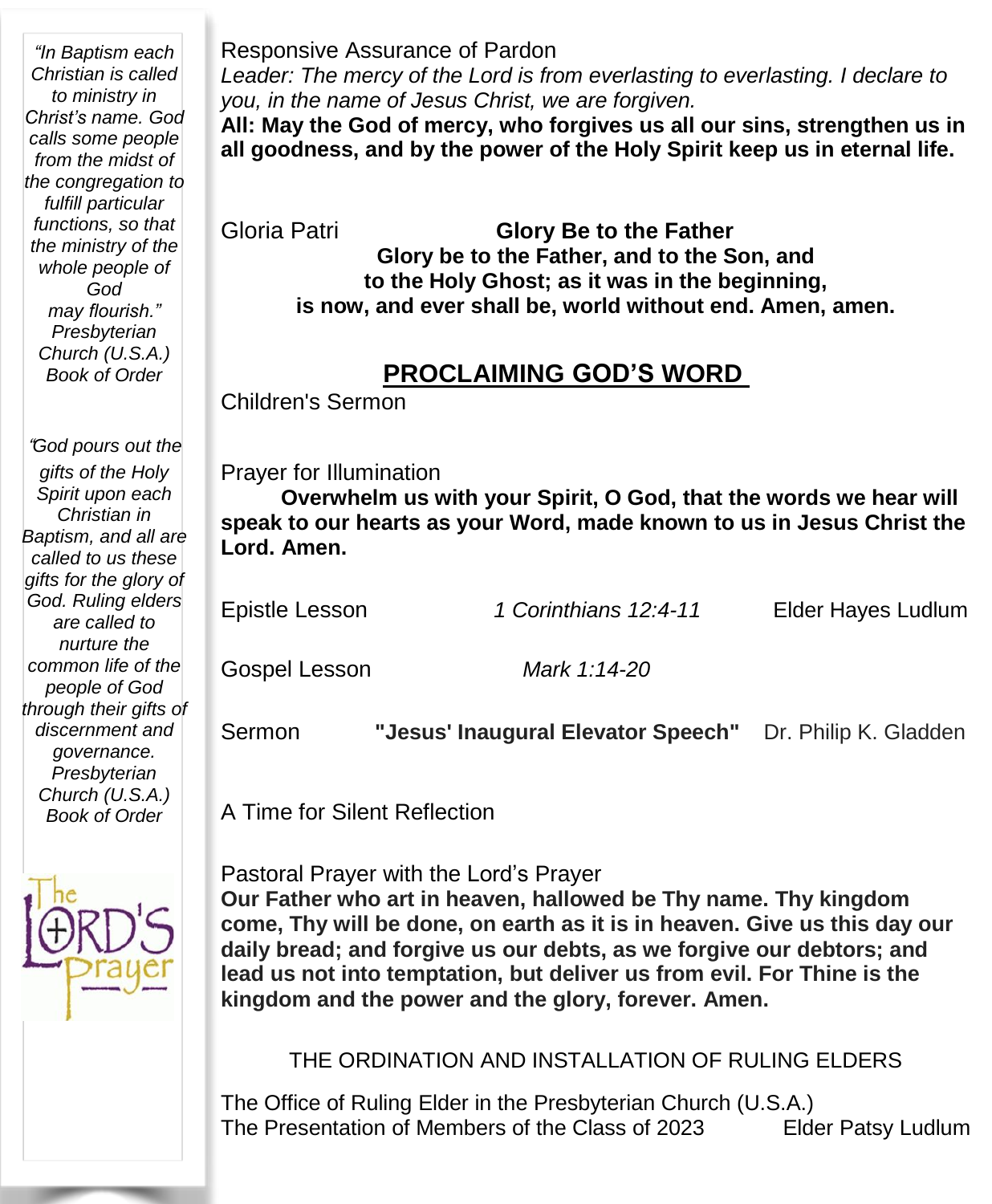

 **and sitteth on the right hand of God the Father Almighty; from thence he shall come to judge the quick and the dead. and the life everlasting. Amen.** The Affirmation of Faith: The Apostles' Creed **I believe in God the Father Almighty, Maker of heaven and earth. And in Jesus Christ his only Son our Lord; who was conceived by the Holy Ghost, born of the Virgin Mary, suffered under Pontius Pilate, was crucified, dead, and buried; he descended into hell; the third day he rose again from the dead; he ascended into heaven, I believe in the Holy Ghost; the holy catholic Church; the communion of saints; the forgiveness of sins; the resurrection of the body;**

The Constitutional Questions of the Ruling Elders The Constitutional Questions of the Congregation Elder Patsy Ludlum

**Do we, the members of the church, accept Hayes, Greg, and Kelli as ruling elders, chosen by God through the voice of this congregation to lead us in the way of Jesus Christ?**

**Do we agree to pray for them, to encourage them, to respect their decisions, and to follow as they guide us, serving Jesus Christ who alone is Head of the Church?**

The Prayer of Ordination and Installation The Statement of Ordination and Installation The Welcome to the Members of the Class of 2023

## **GIVING THANKS TO GOD**

Presentation of Tithes and Offerings

*we are members of one another."* Offertory **"We Are an Offering"** *setting by* Mark Hayes *We lift our voices. We lift our hands. We lift our lives up to you. We are an offering. Lord, use our voices. Lord, use our hands. Lord use our lives, they are Yours. We are an offering. All that we have, all that we are, all that we hope to be we give to You. We are an offering.*

*"For as in one body we have many members, and not all the members have the same function, so we, who are many, are one body in Christ, and individually Romans 12:4-5*

*rdination & Installation*